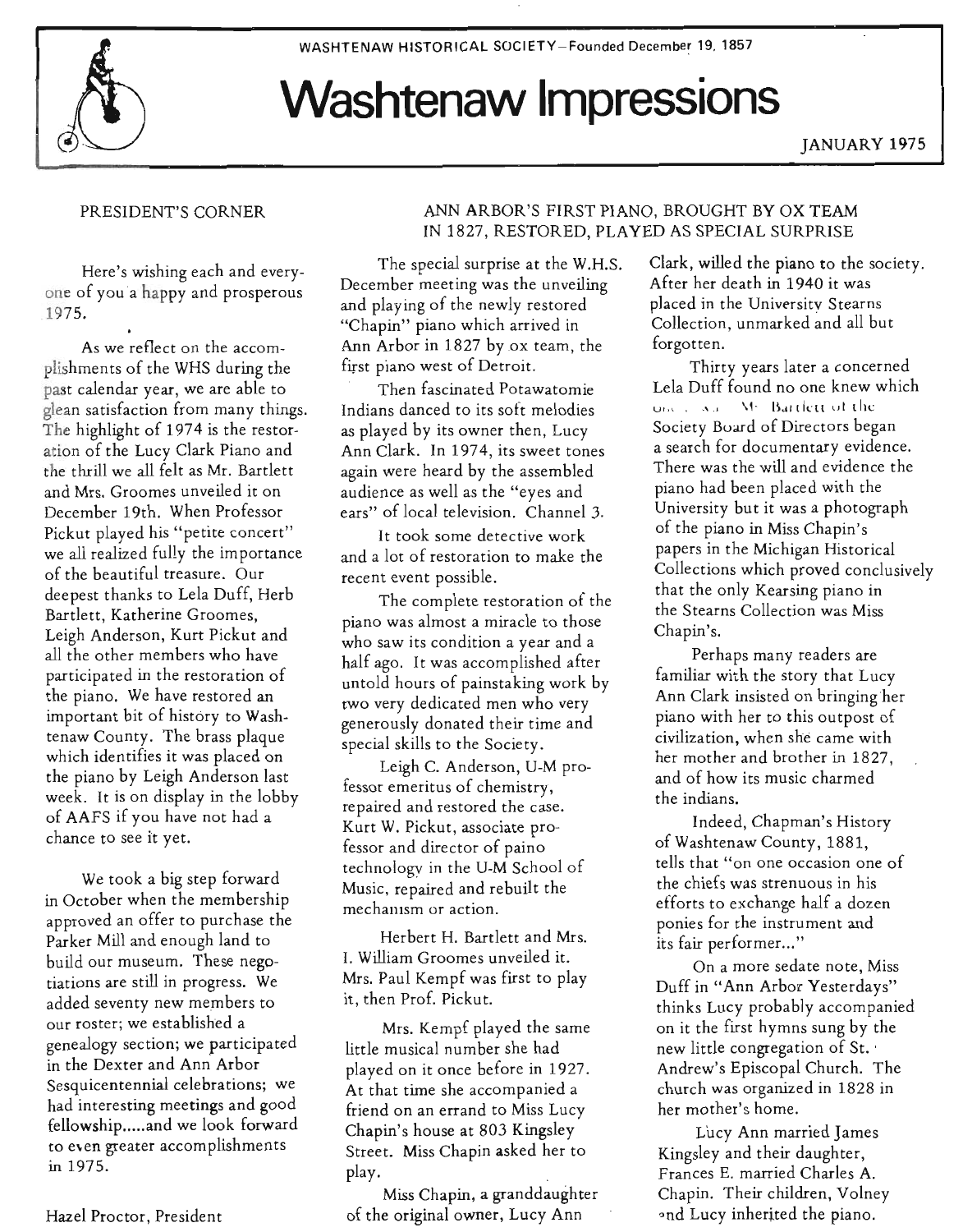# **LUCY CHAPIN'S LEGACY MUCH MORE THAN A PIANO**

By Nan Hodges

While you listened to the delicate tone of the newly restored Lucy Clark piano. did you realize that its donor, Miss Lucy E. Chapin, had given an even more im portant legacy to the Washtenaw Historical Society? Along with the piano, Lucy Chapin left to the Society sixty-five years of personal curiosity about Ann Arbor's social history.

Among the Chapin papers housed in many boxes in the Michigan Historical Collections at the Bentley Library are eight scrapbooks compiled by Lucy Chapin from 1875 to 1940. These scrapbooks contain original documents, newspaper clippings, letters, sketches and photos from newspapers, postcards and snapshots arranged according to subject.

Two "Souvenir Notebooks" have carefully clipped and dated newspaper advertisements from 1830 to 1880 of nearly every merchant, artisan, doctor, lawyer, school or public auction in Ann Arbor. One can find everything from bathtubs to Chinese laundries. To see so many early newspapers destroyed is enough to make an archivist weep, but at the same time admire the way in which Miss Lucy shows commercial life in 19th century Ann Arbor.

In a brown bookkeeper's ledger programs of theatre and music give an indication of the variety of entertainment in Ann Arbor in the 1880's. On a December night in 1885 one cannot only surmise that Miss Lucy went to see the great "New York Success", entitled "Wanted--A Divorce!" (a French comedy), but that she perhaps strolled along to A. F. Hangsterfer's for after theatre refreshments including "Oysters in every style!"

Other scrapbooks cover church history, education, architecture ana pioneer life in Ann Arbor, to name ' only a few subjects.

Perhaps the two most revealing scrapbooks about Lucy Chapin herself are those she compiled between 1875 and 1896. In 1875 she had just graduated from Ann Arbor High School. She began the job which was to occupy her for the next 42 years-assistant to the Secretary of the University of Michigan.

But what was Miss Lucy really like outside the office?

First of all she was frugal. Her first scrapbook covering the years 1875-1884 was made from a printed book called "Joint Documents, 1877". It was a thick, leatherbound volume with fine paper which contained reports from commissions appointed by the House and Senate of the Michigan State Legislature. Somehow Miss Lucy acquired an extra copy and proceeded to paste over every page newspaper clippings, sketches, poetry, wedding invitations and EVERY University Commencement Week program from 1877 onward.

There is almost no reference to Lucy Chapin or her accomplishments in these books, but the beginning of her interest in recording Ann Arbor's past is clearly indicated.

The first scrapbook begins with a schoolgirl's collection of poetry, both amusing and maudlin, interspersed with sketches clipped from "Harper's" of romantic little girls and elegant ladies of fashion. Among these rather idyllic items there are clippings of sketches of buildings-the new Washtenaw County Courthouse, the State Capitol and the bu ildings of the 1876 Centennial Exhibition in Philadelphia. If a

state report showed pictures of the University or public schoofs in Ann Arbor, she merely pasted over the text, leaving the illustrations in the "Joint Documents" to become part of her scrapbook. Recording architecture became important to Miss Lucy early in her life.

On August 17, 1878. James Kingsley, Lucy Clark's husband and Lucy Chapin's grandfather died. Lucy Chapin included every obituary she could find. Perhaps her family's place in early Ann Arbor history prompted her to continue this technique of recording local history. One of her later scrapbooks includes obituaries of every pioneer who died during her lifetime.

A tiny clipping dated July 9, 1884, tells of Miss Lucy Chapin leaving for a trip to Washington, D.C., and Connecticut. She includes railroad timetables, pictures of scenic views along the way, a map of Washington and pages of historic articles on George Washington and Mt. Vernon. This trip probably broadened her interest in history and historic buildings.

A second scrapbook in "Joint Documents, 1875," begins in 1886. Here we see a more mature Miss Lucy, totally involved with her life on campus. It is filled with invitations to lectures, concerts and fraternal functions. It has an excellent collection of mementoes from the University's Semi-Centennial Celebration in 1887.

Miss Lucy also joins the summer exodus to Northern Michigan, via the steamers of the Detroit and Cleveland Steam Navigation Co. from Detroit to Cheboygan. Illustrated brochures of the steamers and magazine articles on Bay View and Petoskey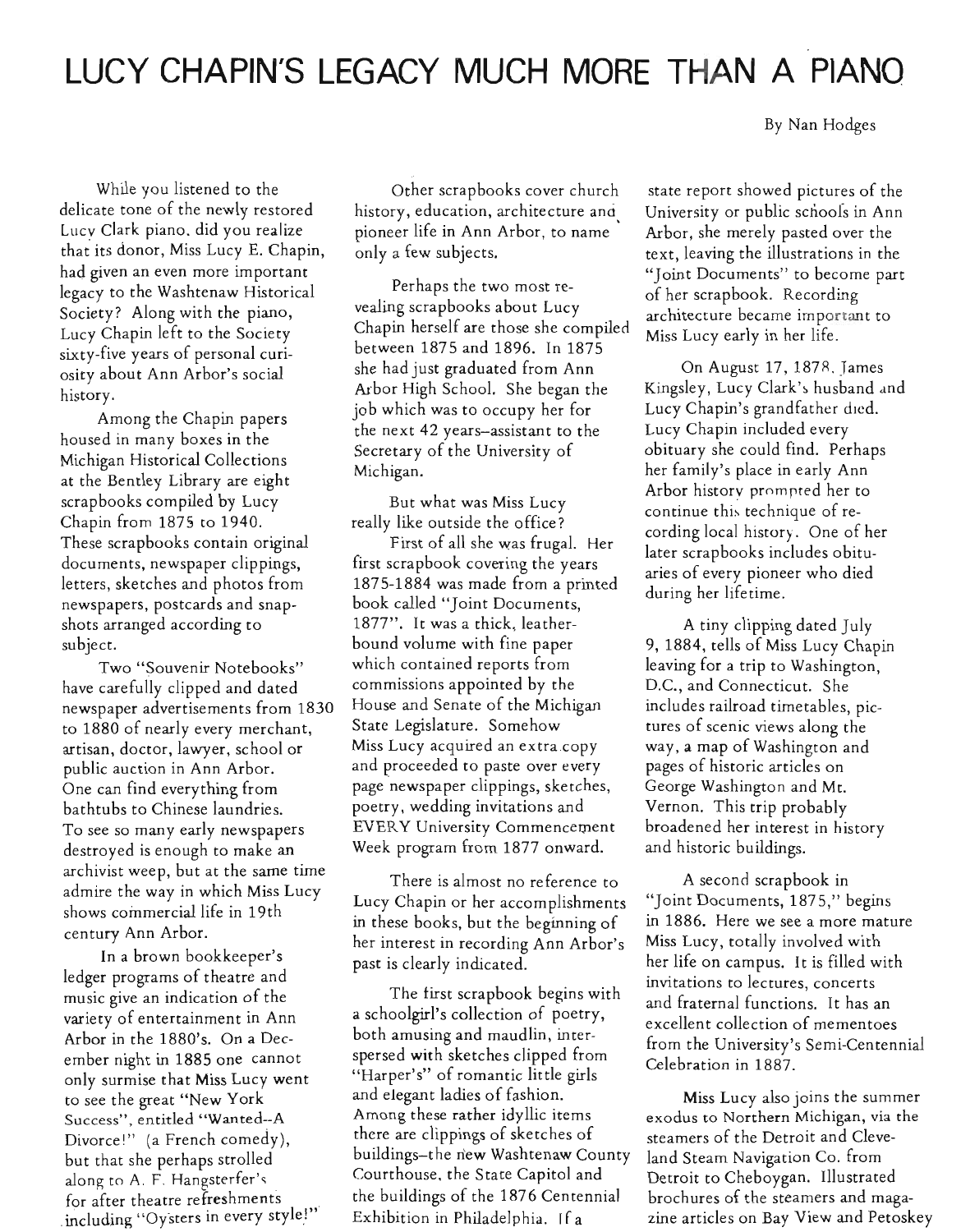#### 'BASKET CASE' REBUILT

follow timetables marked by an efficient red pencil. An invitation for "Progressive Euchre" at one of the summer cottages is pasted alongside a souvenir birchbark wristband threaded with lacy white ribbon.

I he romantic quality lingers in this portion of the scrapbook only to be ended by a small clipping in September, 1888, "Secretary Wade and his pleasant lady assistant have their hands full of business just now registering the students..."

Less poetry and more commencements follow.

In 1896 the scrapbook ends with clippings and programs of the "Second Annual Reunion and Banquet of the Teachers and Pupils of the Ann Arbor High School from 1856-1876." It is twenty years later and Lucy Chapin has a responsible position in University life and in the Ann Arbor High School Alumni Association. She also has established the dominant theme of her life-the need to collect and record the complete history of life in Ann Arbor.

Unfortunately this rich source of local history can scarcely be used in its present state. The scrapbooks are in pieces and brittle newsprint and yellowing glue are adding to the problems of preservation. This material could easily be transferred to microfilm at the Bentley Library. The Washtenaw Historical Society should give priority to the preservation of this valuable legacy.

\*\*\*

#### SECTION PLANS PROGRAMS

The program committee of the genealogy group of W.H.S. is presently setting up monthly programs through June. Polly Bender heads the committee. plans for the February meeting were not definite at press time.

The mahogany luster and sweet tones of the Lucy Clark Kingsley paino gave little hint of all the work that preceded the recent concert.

When the piano was removed from the Stearns Collection in the fall of 1973 it was found that time and atmospheric conditions had played havoc with the case and mechanism.

Much of the cabinet inlay had come unglued and fallen away, the shelf underneath was loose,

# LUCY ANN'S FRIENDS BID HER ADIEU IN 1826 ALBUM

Lucy Ann Clark, the original owner of the Chapin piano, apparently went from finishing school to frontier within a year. Can anyone blame her for wanting her piano as she faced this drastic change in lifestyle?

Lucy Ann's album dated 1826, now among the papers of Lucy Chapin, her granddaughter, in the Michigan Historical Collections, suggests the genteel surroundings from which she came.

In the album Lucy had her classmates at Harmony Hall College in New Haven, Conn., copy their favorite poems in their beautiful script. Selections from Byron, Burns, Cowper, Goldsmith were among favorite poets selected by Lucy's friends.

The poems are signed with name and address of the friend and the date. So many poems of farewell are chosen that it is obvious she is leaving New Haven.

Young students at Yale College added their selections to the album. Many of the poems praise beauty, friendship and womankind. Others reflected the romantic melancholy of the period, dwelling on death and the triumph of the moral person over death.

Lucy Ann's name is engraved in gold on the cover.

two uf the brass casters would not turn and all the brass was black with tarnish, according to a report by Alloa and Leigh Anderson.

Most of the strings were missing and those left were rusted and useless; the felt and leather parts of the mechanism were crumbled to dust. In the words of a physician who looked over the piano, the whole was "a basket case".

This piano is a small instrument called a square piano. It was built by Jonn Kearsing & Son of 279 Bowery Lane, New York, between 1814 and 1816, Prof. Pickut says.

The square piano, invented in the mid-1700's, was especially suited to home use with its smaller size and small tone volume. Stronger and louder modern pianos were made possible by engineering improvements, especially as cast iron frames.

The upright piano replaced the square piano in homes and by 1875, the Clark-Chapin piano was described as a "square-shaped odd looking instrument, which, on inquiry, was said to be a piano, though it possesses few, if any, features common to these instruments now-a-days. "

It was so described in the Washtenaw County History account of Ann Arbor's semi-centennial celebration on Feb. 24, 1875. Apparently that celebration was a year late!)

The piano is now on display at the main office of Ann Arbor Federal Savings & Loan, Liberty at Division Streets.

While its tone is soft to modern ears, the vibrations emanating from the box as it jogged over bumps behind the oxen alarmed the teamster John Anderson so much he didn't want to unload it when he got it to Ann Arbor.

The Clarks had acquired it for \$75. Its restoration would have cost several thousands had the work not been donated.